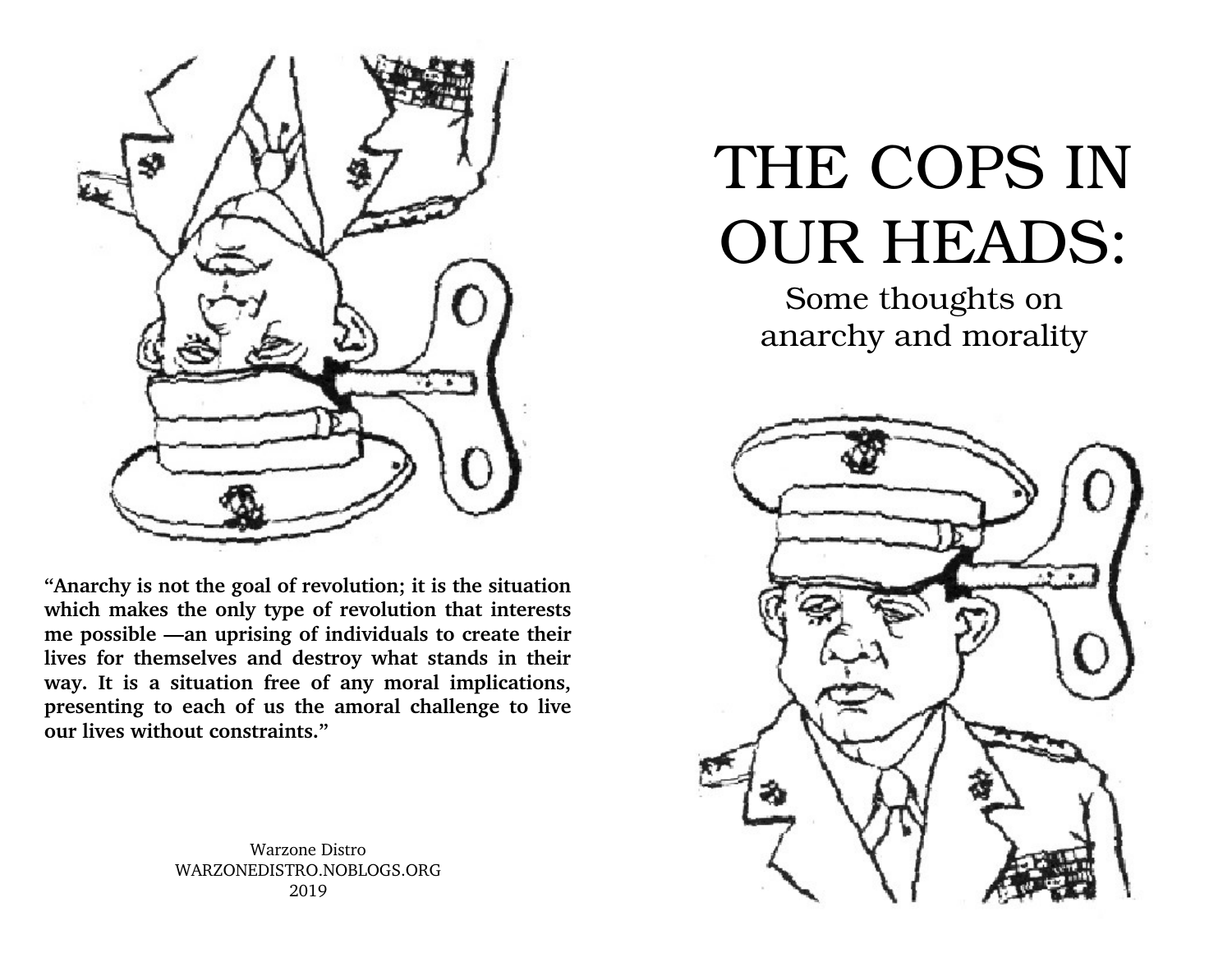**Excerpted from the zine** *Feral Revolution essays and polemics of Feral Faun*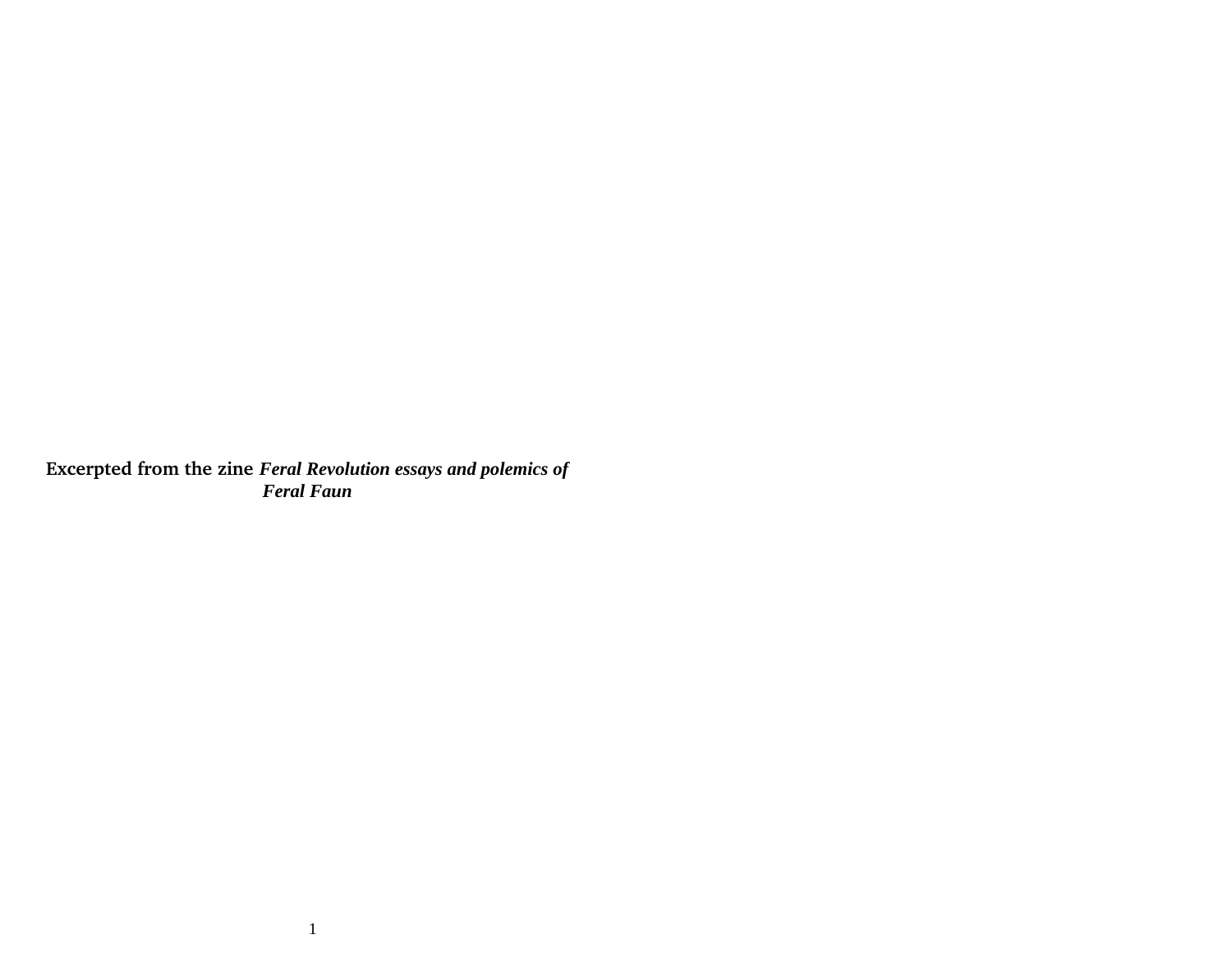suppressed imaginations, our unique creativity. Sure, following our subjectivity this way, living our lives for ourselves, can lead us to make mistakes, but never mistakes comparable to the mistake of accepting the zombie existence that obedience to authority, morality, rules or higher powers creates. Life without risks, without the possibility of mistakes, is no life at all. Only by taking the risk of defying all authority and living for ourselves will we ever live life to the full.

I want no constraints on my life; I want the opening of all possibilities so that I can create my life for myself—at every moment. This means breaking down all social roles and destroying all morality. When an anarchist or any other radical starts preaching their moral principles at me—whether non-coercion, deep ecology, communism, militantism or even ideologically-required "pleasure"—I hear a cop or a priest, and I have no desire to deal with people as cops or priests, except to defy them. I am struggling to create a situation in which I can live freely, being all that I desire to be, in a world of free individuals with whom I can relate in terms of our desires without constraints. I have enough cops in my head—as well as those out on the streets—to deal with without having to deal with the cops of "anarchist" or radical morality as well. Anarchy and morality are opposed to each other, and any effective opposition to authority will need to oppose morality and eradicate the cops in our heads.

In my travels over the past several months, I have talked with many anarchists who conceive of anarchy as a moral principle. Some go so far as to speak of anarchy as though it were a deity to whom they had given themselves—reinforcing my feeling that those who really want to experience anarchy may need to divorce themselves from anarchism.

The most frequent of the moral conceptions of anarchy I heard defined anarchy as a principled refusal to use force to impose one's will on others. This conception has implications which I cannot accept. It implies that domination is mainly a matter of personal moral decisions rather than of social roles and relationships, that all of us are equally in a position to exercise domination and that we need to exercise self-discipline to prevent ourselves from doing so. If domination is a matter of social roles and social relationships, this moral principle is utterly absurd, being nothing more than a way of separating the politically correct (the elect) from the politically incorrect (the damned). This definition of anarchy places anarchic rebels in a position of even greater weakness in an already lopsided struggle against authority. All forms of violence against people or property, general strikes, theft and even such tame activities as civil disobedience constitute a use of force to impose one's will. To refuse to use force to impose one's will is to become totally passive—to become a slave. This conception of anarchy makes it a rule to control our lives, and that is an oxymoron.

The attempt to make a moral principle of anarchy distorts its real significance. Anarchy describes a particular type of situation, one in which either authority does not exist or its power to control is negated. Such a situation guarantees nothing—not even the continued existence of that situation, but it does open up the possibility for each of us to start creating our lives for ourselves in terms of our own desires and passions rather than in terms of social roles and the demands of social order. Anarchy is not the goal of revolution; it is the situation which makes the only type of revolution that interests me possible  $-$ an uprising of individuals to create their lives for themselves and destroy what stands in their way. It is a situation free of any moral implications, presenting to each of us the amoral challenge to live our lives without constraints.

Since the anarchic situation is amoral, the idea of an anarchist morality is highly suspect. Morality is a system of principles defining what constitutes right and wrong behavior. It implies some absolute